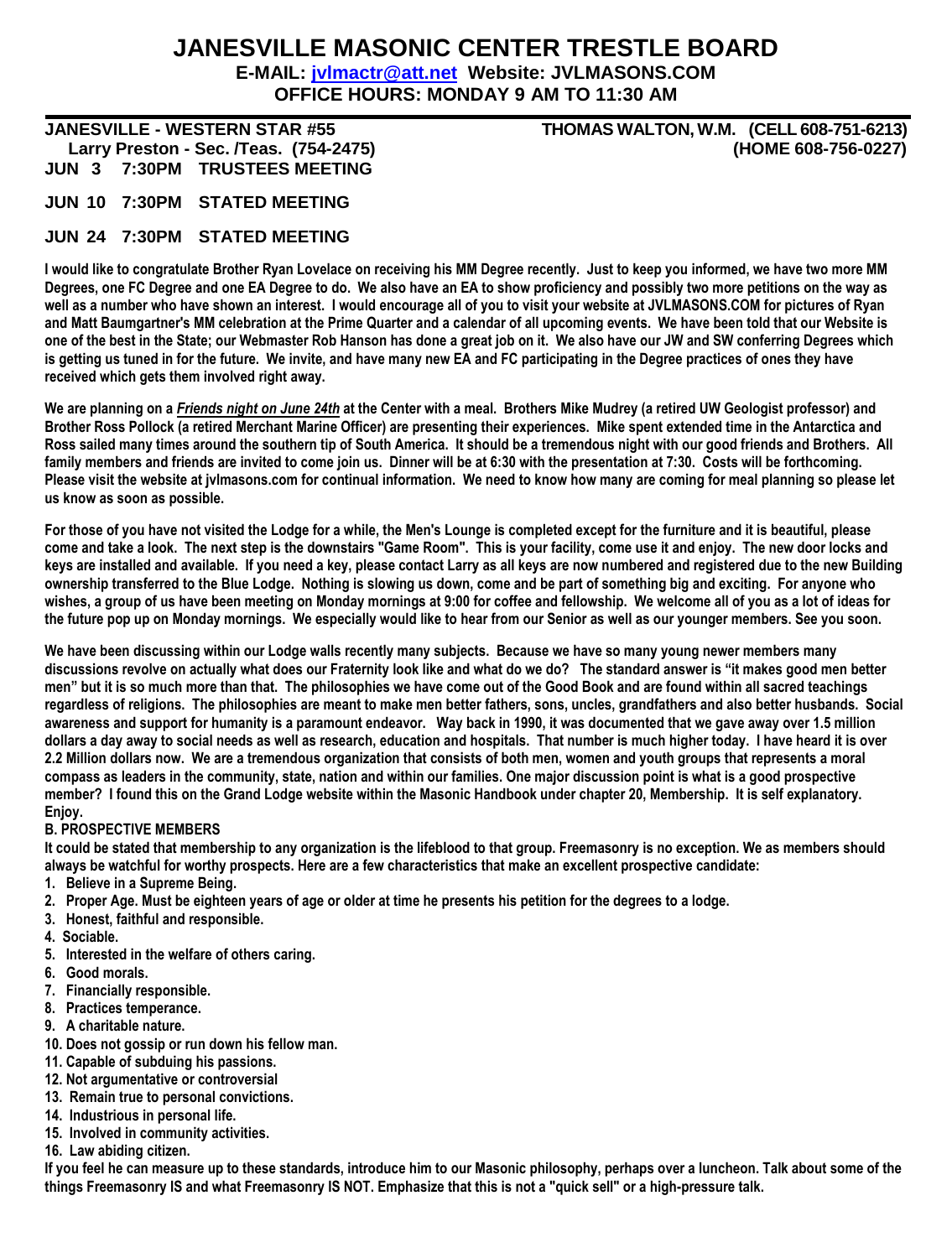| <b>GEBAL COUNCIL - #2 - R &amp; S M</b>                                                                 | MICHAEL NELSON, T.I.M. (608-835-7701)    |  |  |  |  |  |  |
|---------------------------------------------------------------------------------------------------------|------------------------------------------|--|--|--|--|--|--|
| Charles Nelson - Recorder (608-882-5717)                                                                |                                          |  |  |  |  |  |  |
| JUN 4 7:30PM STATED MEETING                                                                             |                                          |  |  |  |  |  |  |
| <b>JANESVILLE CHAPTER #5 - R.A.M.</b>                                                                   | LEROY HUBER, H.P PT. (876-6421)          |  |  |  |  |  |  |
| Fran Prusansky - Recorder (755-1466)                                                                    |                                          |  |  |  |  |  |  |
| <b>NO MEETING</b><br>JUN 6                                                                              |                                          |  |  |  |  |  |  |
|                                                                                                         |                                          |  |  |  |  |  |  |
| <b>JANESVILLE COMMANDERY - # 2 K.T.</b>                                                                 | MICHAEL NELSON, E.C. (608-835-7701)      |  |  |  |  |  |  |
| Bill Knick - Recorder (757-2744)                                                                        |                                          |  |  |  |  |  |  |
| JUN 13 7:30PM STATED MEETING                                                                            |                                          |  |  |  |  |  |  |
|                                                                                                         |                                          |  |  |  |  |  |  |
| JUN 19-21 GRAND YORK RITE SESSION IN GREEN BAY.                                                         |                                          |  |  |  |  |  |  |
| HOPE COURT #11 - O. of A                                                                                | RUTH BURNS, R.M. (608-752-4938)          |  |  |  |  |  |  |
| Martha Shaw - Secretary (868-7888)                                                                      | <b>NORM BURNS, R.P.</b>                  |  |  |  |  |  |  |
|                                                                                                         |                                          |  |  |  |  |  |  |
| JUN 1 1:30PM STATED MEETING - HONOR FATHERS AND FLAG DAY                                                |                                          |  |  |  |  |  |  |
| <b>REFRESHMENTS: Evelyn Eggleston and Annette Kidder.</b>                                               |                                          |  |  |  |  |  |  |
| Call Ruth Burns (752-4938) if you know of anyone who needs a card and sunshine.                         |                                          |  |  |  |  |  |  |
| <b>JANESVILLE CHAPTER #69 - O.E.S.</b>                                                                  | JUDY WISKIA W.M. / LLOYD LASKOWSKI, W.P. |  |  |  |  |  |  |
| Kay Faulkner - Secretary (290-6129)                                                                     | $(752 - 8440)$<br>$(752 - 1047)$         |  |  |  |  |  |  |
| JUN 12 7:30PM STATED MEETING with Honor Fathers BE PREPARED FOR AN INITIATION                           |                                          |  |  |  |  |  |  |
| <b>REFRESHMENTS: Heidi Corro</b>                                                                        |                                          |  |  |  |  |  |  |
| JUN 26 7:30PM Farewell and Memorial                                                                     |                                          |  |  |  |  |  |  |
| <b>REFRESHMENTS: Judy Wiskia</b>                                                                        |                                          |  |  |  |  |  |  |
| JUN 30 1:30PM OPEN INSTALLATION of 2013-2014 Officers. All Masonic families and any friends are         |                                          |  |  |  |  |  |  |
| welcome to attend.                                                                                      |                                          |  |  |  |  |  |  |
| Sunshine Person for JUNE is HEIDI CORRO (757-8124) or (752-1047) Judy Wiskia's. Please call her if you  |                                          |  |  |  |  |  |  |
| know of anyone who needs a card or sunshine.                                                            |                                          |  |  |  |  |  |  |
| <b>PAST MATRONS</b>                                                                                     | <b>MARTHA A. SHAW, PRES. (868-7888)</b>  |  |  |  |  |  |  |
| Judy Wiskia - Secretary (752-1047)                                                                      |                                          |  |  |  |  |  |  |
| JUN 6 12:30PM PERKINS along with the members of OES Study Class. Hope everyone is enjoying              |                                          |  |  |  |  |  |  |
| meeting every three months. Please let Martha 868-7888 know if you will be able to attend. Also let her |                                          |  |  |  |  |  |  |
| know if you need a ride. It is nice to see the members we don't see at our meetings. Hope everyone      |                                          |  |  |  |  |  |  |
| enjoyed our March meeting.                                                                              |                                          |  |  |  |  |  |  |
|                                                                                                         |                                          |  |  |  |  |  |  |
| <b>STUDY CLASS</b>                                                                                      | <b>RUTH BURNS, Pres. (752-4938)</b>      |  |  |  |  |  |  |

**Norm Burns – Sec. / Treas. (752 4938) SEE NOTE UNDER PAST MATRONS**

# **NOTE! Information for the JULY-AUGUST 2013 Trestle Board is** *due at the*

*Masonic Center* **by JUNE 10, 2013. We appreciate the use of the special form available in the secretary's office. We also use our e-mail address jvlmactr@att.net to receive this information but must be sent so that it is received before 8:00 AM on the 10th .**

**SPECIAL NOTE** – if your group needs to reserve a special date during the year – the Presiding Officer must **contact Larry Preston (Secretary) at 754-2475 as soon as possible – for authorization**. The calendar has been moved to the secretary's office for better control. **Building Usage – The following rental rates for the building usage by members, April 1 to November 15 the rate is \$60/day and November 15 to April 1 the rate is \$90/day. Usage of the kitchen will be extra. The rental for outside organizations will remain the same.**

**MASONIC CENTER CLEAN UP DAYS – IF YOU WOULD LIKE TO HELP, PLEASE FORWARD YOU E-MAIL ADDRESS TO OUR E-MAIL ADDRESS OR CALL US SO WE CAN LET YOU KNOW WHEN WE PLAN TO CLEAN THE INSIDE OF THE MASONIC CENTER. LADIES WILL BE NEEDED FOR THE INSIDE OF THE CENTER.**